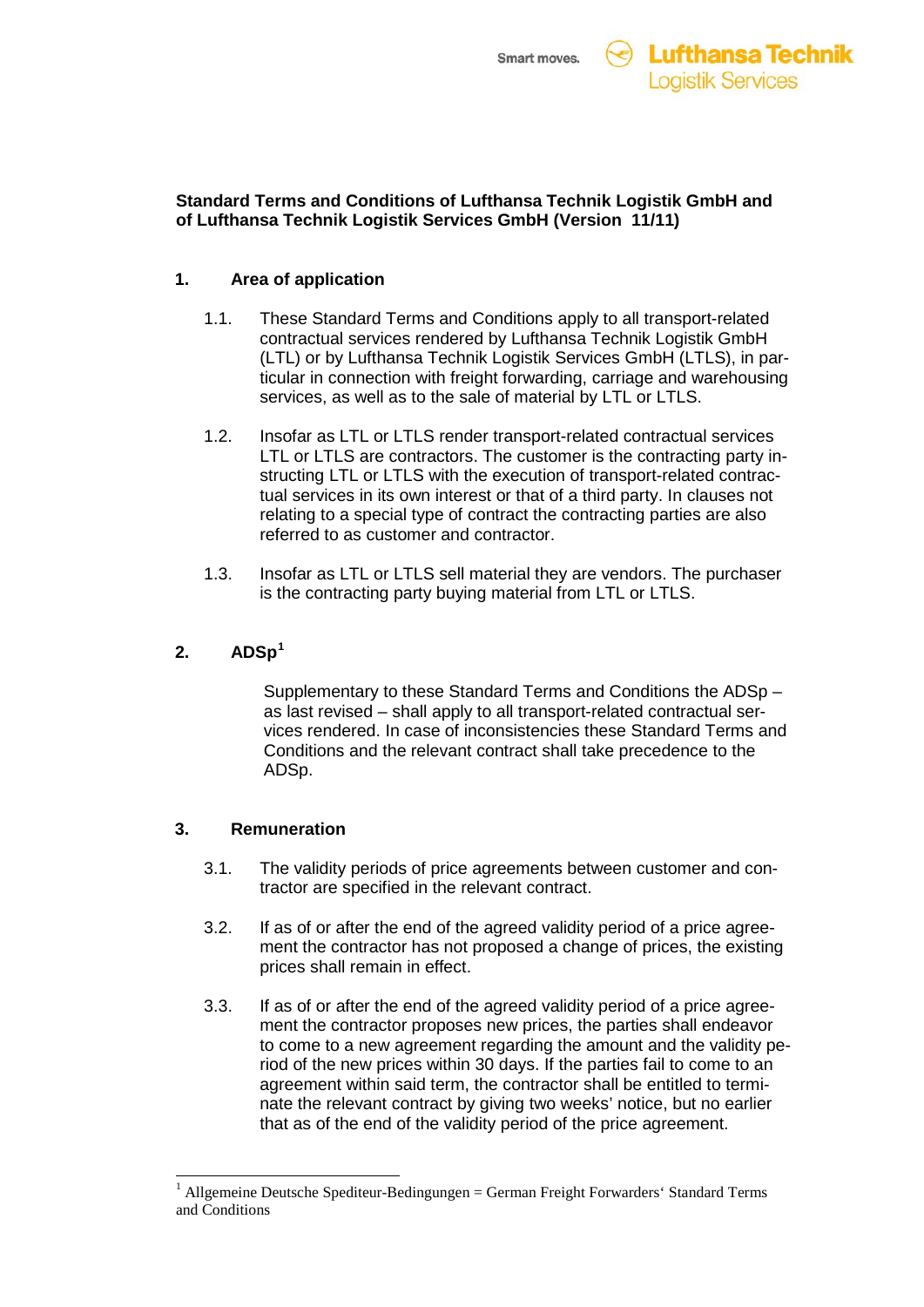

- 3.4. The contractor shall have the right to adjust prices even during the term of a price agreement if there are significant changes in exchange rates, availabilities or market prices.
- 3.5. All prices are quoted excluding value-added tax which the customer shall have to pay additionally to the contractor.

### **4. Purchase price**

- 4.1. The purchase price is the price quoted by the vendor or, if no specific price is quoted, the one listed in the vendor's current price lists as valid at the time the order is placed.
- 4.2. The vendor reserves the right to raise the price of the goods, after timely notification of the purchaser and prior to delivery of the goods, as necessary due to general price trends that are beyond the vendor's control (such as fluctuations in currency exchange rates, currency regulations, changes in customs duties, significantly increased material or production costs) or due to price increases effected by suppliers.
- 4.3. Unless otherwise specified in the quotation or in the sales price lists or agreed upon in writing between vendor and purchaser, all prices quoted by the vendor are ex works. If the vendor is willing to deliver the goods elsewhere, the purchaser shall have to bear the costs for transportation, packaging and insurance.
- 4.4. Moreover, the sections 3.1. to 3.5. shall apply mutatis mutandis.

### **5. Terms of payment**

- 5.1. The contractor's invoices become due and payable without deductions no later than on the date specified in the respective invoices. If no due date is specified, the amount invoiced shall be due immediately.
- 5.2. If circumstances become known to the contractor inferring that the customer's financial situation has deteriorated significantly, the contractor may declare the entire amount receivable immediately due and payable.
- 5.3. If an invoice is not paid within fourteen (14) days after its due date and receipt of the invoice or an equivalent payment schedule, the customer shall automatically be deemed in default of payment.
- 5.4. Objections, if any, raised by customer with respect to invoices shall be accepted only if submitted in writing no later than fourteen (14) days after receipt of invoice. Otherwise, the prices and services invoiced shall be considered as accepted. If customer raises objections against individual items of an invoice, the rules set out in the sections 5.1. to 5.3. shall still apply to the other invoice items which have not been objected to.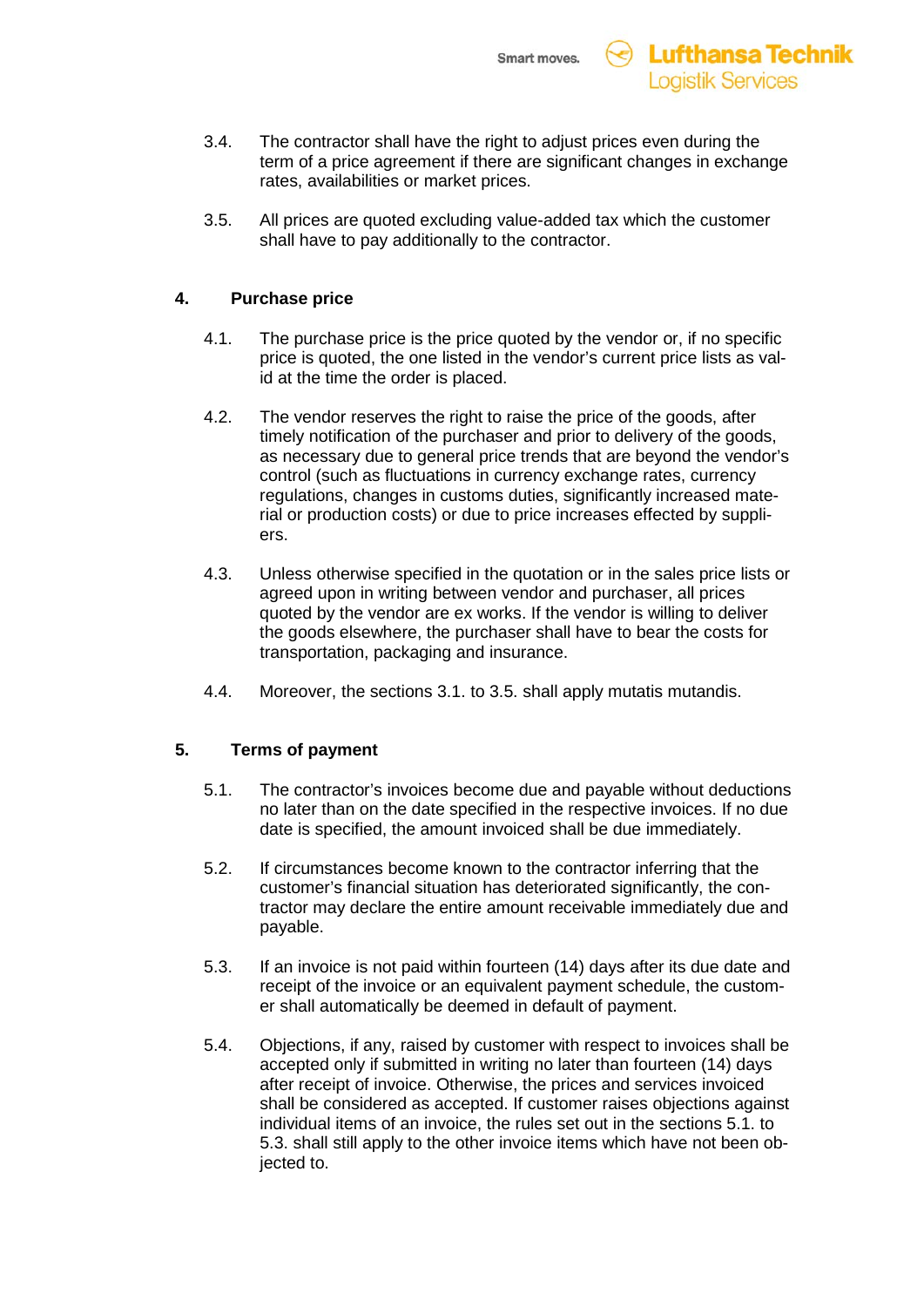

### **6. Rights and duties relating to all contracts for the transportation of goods (i.e. freight forwarding, carriage, warehousing)**

- 6.1. The customer is obliged to cooperate in every respect, if necessary, and to give all information in full and in time required for the performance of the contractual duties. The customer is, in particular, obliged to inform the contractor about any specific characteristics of the goods and any requirements related thereto imposed by the law, by public authorities or professional associations [*Berufsgenossenschaften*]. The information to be given and the cooperative actions to be taken must be timely and complete. Moreover, the duties to notify and inform set out, in particular, in section 3 of the ADSp shall apply.
- 6.2. In the case of particularly valuable goods or goods with an inherent risk of theft the customer must inform the contractor in writing about their exact value and security measures to be observed (e.g. guarded parking area, second driver etc.) well in advance of their collection to allow the contractor to decide about acceptance of the goods. A particularly high value of goods is already assumed, if the maximum liability limits pursuant to section 9 are exceeded fivefold or if the value of the goods is higher than EUR 50,000, whichever amount is the lowest.
- 6.3. The customer has to wrap and mark the goods for transport in such a way that they are protected from loss and damage, and has to load the goods safely for transportation. Drivers who assist the customer or the consignee in loading or unloading the goods or do these jobs themselves are considered as vicarious agents of the customer. Unless expressly agreed upon in writing, the contractor shall not be obliged to handle the packaging and marking or safe loading of the goods for transportation himself.
- 6.4. The contractor has the right to engage subcontractors to perform his contractual services.

### **7. Rights and duties relating to purchase agreements**

- 7.1. Delivery
- 7.1.1. Delivery dates confirmed by the vendor are not binding, unless they are expressly declared as being binding.
- 7.1.2. The vendor's obligation to deliver is subject to the proviso that his subsuppliers have delivered in full, correctly and in time, unless he is responsible for their failure or delay in delivery.
- 7.1.3. The observance of delivery dates is subject to the purchaser complying with his contractual obligations in time. Time limits for delivery begin after all details about the execution of the order have been clarified and all documents and other information to be supplied by the purchaser which are required for its execution have been received, and, if stipulated, after security has been provided or an advance payment has been received. The delivery period shall be deemed to have been complied with, if the goods to be delivered leave the speci-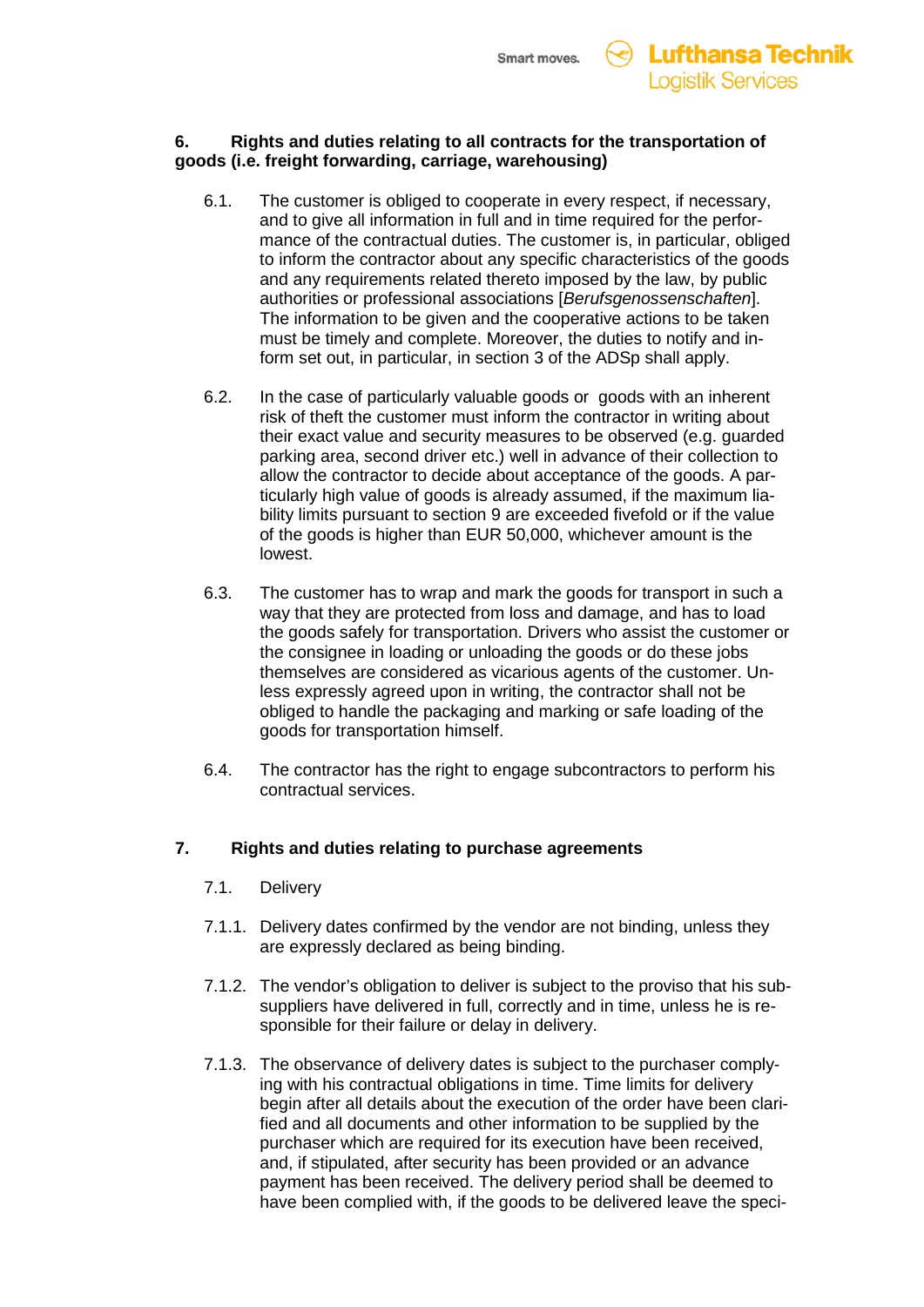fied shipping station at the agreed time, or if the shipping availability has been reported to the purchaser in time even though the goods cannot be dispatched in time without the vendor's fault.

- 7.1.4. Unless otherwise specified in the confirmation of the order, delivery ex works is agreed. The risk of loss or damage passes to the purchaser when the goods are handed over to the carrier, forwarding agent or any other person carrying out the transportation of the goods. If the transport is delayed due to circumstances which the vendor is not responsible for, the risk already passes to the purchaser on advice that the goods are ready for dispatch.
- 7.1.5. If it becomes evident after the conclusion of the contract that his payment claims are endangered by the lack of financial capability on the purchaser's part, the vendor may refuse delivery of the goods. This right to withhold performance shall not apply if the consideration has been given or security has been furnished.
- 7.2. Quality of goods
- 7.2.1. The details provided about the goods are mere details about their composition, unless they are expressly specified as guarantees.
- 7.2.2. Deviations which are within the limits customary in the trade for the specific goods are not considered defects.
- 7.2.3. Specifications and information about construction, suitability, use and workmanship, cleaning and treatment of the goods do not dispense the purchaser from performing own examinations and tests.
- 7.2.4. The observance of requirements imposed by the law, public authorities or professional associations concerning the use of the goods is the purchaser's sole responsibility.

# **8. Security rights / Reservation of title**

- 8.1. Customer's set-off and retention rights
- 8.1.1. The customer may only set off his claims against claims asserted by the contractor if they are undisputed or have been established by the final decision of a court.
- 8.1.2. The customer may only exercise his retention rights, if his counterclaims are undisputed or have been established by the final decision of a court.
- 8.2. Contractor's security rights
- 8.2.1. In addition to the statutory liens available to contractor, the contractor shall, with respect to any claims against customer already due and not yet due arising out of the respective contract, be entitled to enforce a lien on the items and other assets in his control pursuant to the respective contract. The customer shall have the right to prohibit the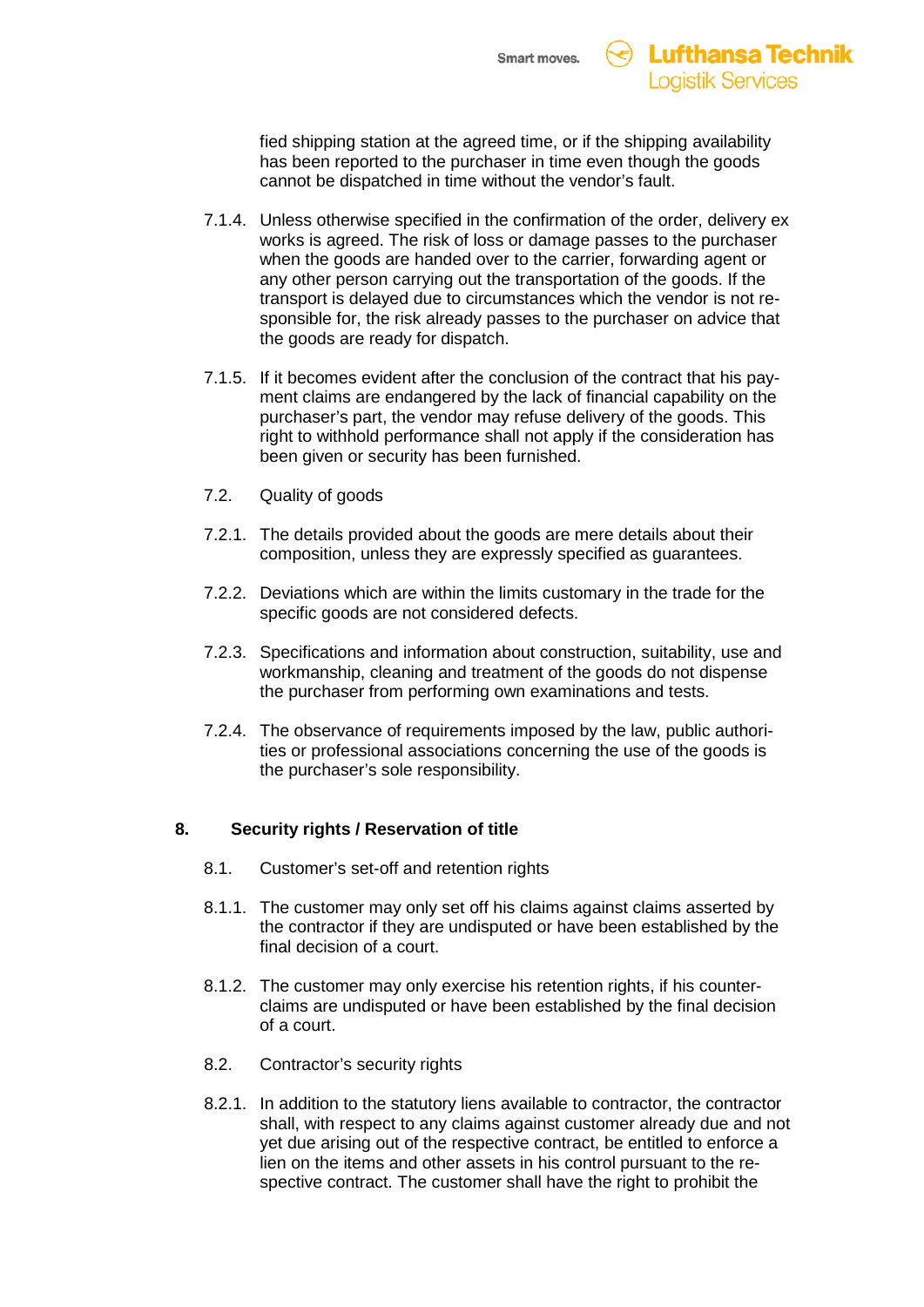

contractor from exercising his lien, if the customer furnishes him an equivalent security (e.g. absolute bank guarantee).

- 8.2.2. In addition to the statutory right of retention available to contractor, the contractor shall, with respect to any claims against customer already due and not yet due arising out of the respective contract, be entitled to enforce a right of retention on the items and other assets in his control pursuant to the respective contract.
- 8.2.3. Furthermore, the contractor shall be entitled to suspend services until any and all claims due arising out of the respective contract have been settled.
- 8.2.4. The contractor may set off his claims against claims asserted by the customer. Moreover, the contractor may set off claims acquired by way of assignment and claims of Deutsche Lufthansa AG (LH) and Lufthansa Technik AG (LHT).
- 8.3. Reservation of title

Insofar as in the performance of his obligations the contractor has to transfer the ownership of the goods to the customer, the goods remain the property of the contractor until complete payment of the invoiced amounts.

### **9. Liability of the contractor relating to the contract of carriage**

- 9.1. Transports within Germany and multimodal transports
- 9.1.1. If carriage of goods is performed within Germany as defined by §§ 407 et seq. of the German Commercial Code and if it is performed by various modes of transport and if the place where the loss or damage occurred is unknown in accordance with § 452 of the German Commercial Code, the contractor's liability for the damage caused by the loss or damage to the goods transported from the time he accepted the goods for transport until the time of their receipt by the consignee shall be limited to €5 per kilogram of gross weight of the consignment, in derogation of § 431, para. 1 of the German Commercial Code. The same shall apply if the provisions of §§ 407 et seq. of the German Commercial Code are to be applied to the relevant leg of carriage as prescribed in § 452 a of the German Commercial Code.
- 9.1.2. If only individual packages or parts of the consignment have been lost or damaged, the maximum liability shall be calculated on the basis of the gross weight of the whole consignment if the whole consignment is rendered valueless, or of that part of the consignment that is rendered valueless if only part of the consignment is rendered valueless.
- 9.1.3. The limitation of liability provided for in section 9.1.1. shall not apply, if the damage or loss has been caused by an act or omission of the contractor or a person referred to in § 428 of the German Commercial Code acting intentionally or recklessly knowing that damage to the goods would be probable.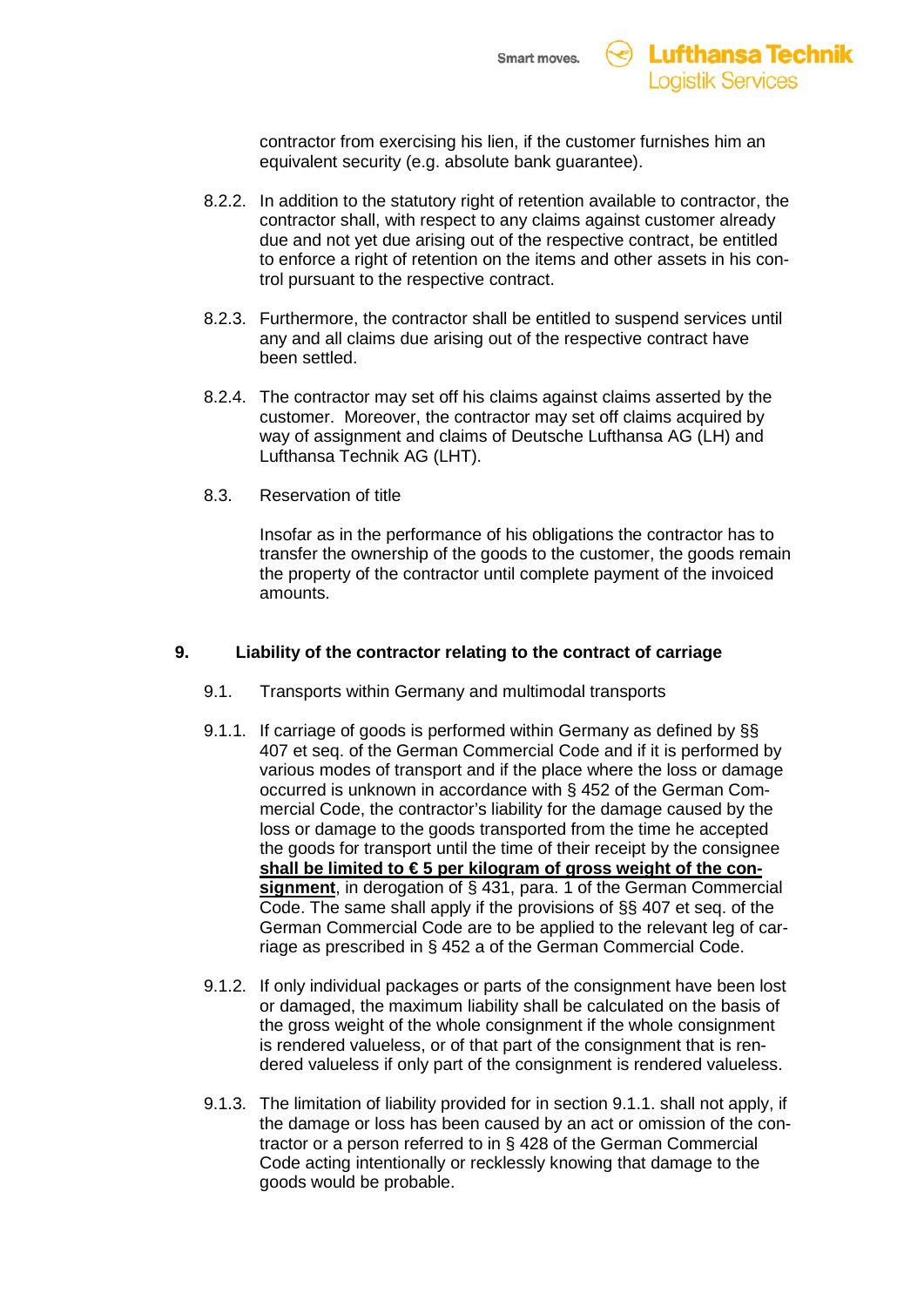

- 9.2. International road cargo transports are subject to the provisions of the CMR.
- 9.3. International air cargo transports are subject to the provisions of the applicable international agreement, such as, for example, the Montreal Convention.
- 9.4. Warehousing
- 9.4.1. In the case of warehousing upon instruction, the contractor's liability for the loss of or damage to goods stored shall be limited to  $\epsilon$  5 per kilogram of gross weight of the consignment and, in addition, to a maximum of € 5,000 per claim. If the claim of the customer is based upon the difference between the nominal and actual inventory as specified in section 15.6 of the ADSp, the maximum liability shall be limited to € 25,000, irrespective of the number of events causing the inventory discrepancy.
- 9.4.2. Section 9.1.2. shall apply mutatis mutandis.
- 9.4.3. In the case of warehousing upon instruction, the contractor's liability for claims other than for damage to goods, excepting personal injury and damage to goods that are not subject of the contract of transportation, shall be limited to  $\epsilon$  5,000 per claim.
- 9.4.4. The limitations of liability in the case of warehousing upon instruction provided for in section 9.4.1. and 9.4.3. shall not apply, if the damage or loss has been caused by an act or omission of the contractor or a person referred to in § 428 of the German Commercial Code acting intentionally or recklessly knowing that damage to the goods would be probable or by violation of fundamental contractual obligations in which case damage claims shall be limited to foreseeable typical damage.
- 9.5. The limitations of liability specified in section 9.1.1. as well as in section 9.4.1. and in section 9.4.3. shall apply as well to non-contractual claims.

### **10. Claims for defects and liability of the vendor**

- 10.1. Claims for defects
- 10.1.1. The purchaser shall only be entitled to claims for defects, if he has complied properly with his obligations of inspection, notification and rejection in accordance with § 377 of the German Commercial Code. The complaint specifying the defect must be done in writing.
- 10.1.2. If the goods are defective, the vendor shall have at his own option the right to subsequent fulfillment of the contract by correcting the defects or by delivering substitute items. If the subsequent fulfillment entails disproportionate costs, in particular disproportionate transport, travelling, labor or material costs, and if the purchaser insists on subsequent fulfillment, even though the vendor has informed him of the dis-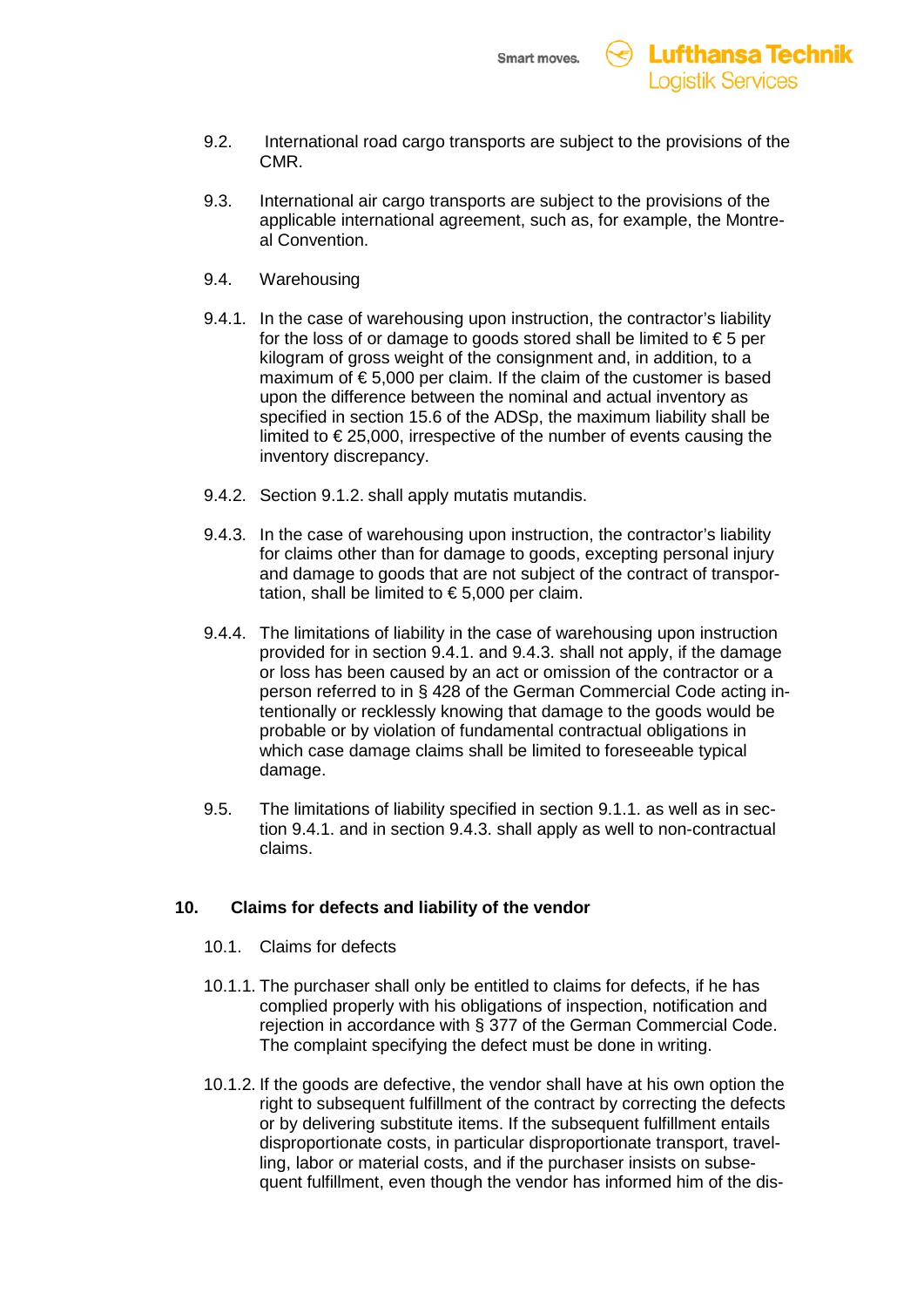

proportionate costs, the vendor shall be entitled to invoice the disproportionate portion of the costs separately.

- 10.1.3. If the subsequent fulfillment at the vendor's option is unsuccessful, cannot reasonably be expected to be tolerated by the purchaser, is refused or delayed by the vendor beyond a reasonable amount of time due to reasons which the vendor is responsible for, the purchaser shall be entitled to reduce the price or revoke the agreement, without prejudice to any damage claims he may have.
- 10.1.4. Claims not directed towards damages expire one year after delivery of the goods. This shall not apply to intentional violations, breaches of warranty.
- 10.1.5. In addition, claims directed towards damages shall be subject to the provisions of section 10.2.
- 10.2. Liability of the vendor
- 10.2.1. Damage claims against the vendor or persons employed by the vendor in performing his obligations are excluded unless fundamental contractual obligations are violated. The vendor's liability in the event of a violation of fundamental contractual obligations shall be limited to foreseeable typical damage.
- 10.2.2. Damage claims expire one year after delivery of the goods.
- 10.2.3. Any other claims against the vendor or persons employed by the vendor in performing his obligations expire 18 months commencing with the time of knowledge or grossly negligent lack of knowledge of the circumstances giving rise to the claim and of the identity of the person liable for damages, unless there are shorter statutory periods of limitation.
- 10.2.4. The above exclusions and limitations of liability shall not apply in the event of gross negligence or intention, breaches of warranty or injuries to life or limb or detrimental to health.
- 10.2.5. The provisions of the Product Liability Act remain unaffected.

### **11. Customs and excise duties and fees**

- 11.1. Unless the contracting parties decide otherwise by common agreement, the contractor shall pay all customs and excise duties and fees arising from the execution of their contractual relationship.
- 11.2. If the contractor is obliged under the contract to do the customs clearance, he shall be entitled to execute the customs declaration in the name and on behalf of the customer.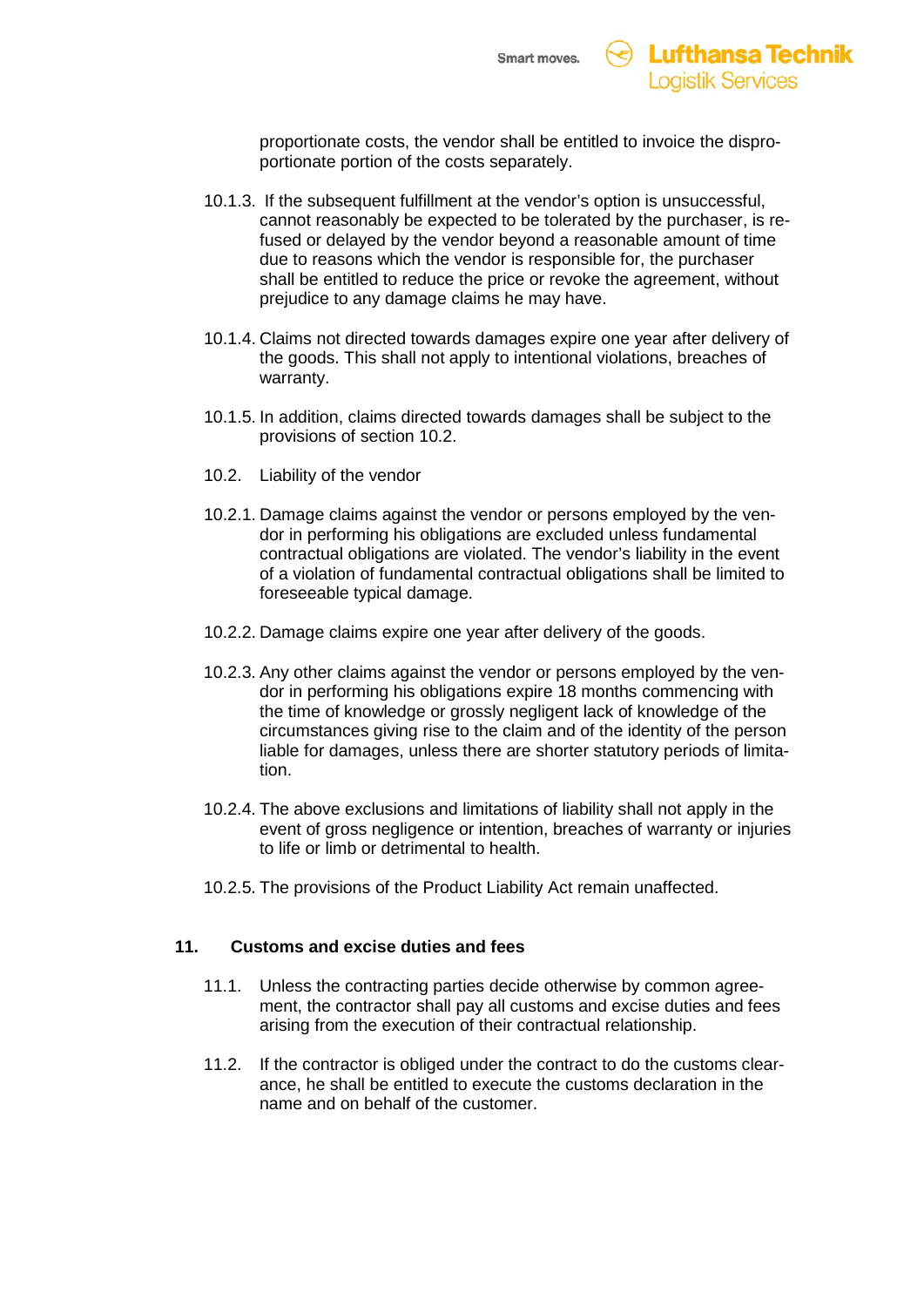

### **12. Prohibitions and restrictions concerning the receipt of goods and the provision of goods**

- 12.1. The customer is importer of record, shipper or respectively exporter of record in terms of prohibitions and restrictions in connection with the import, transit and export.
- 12.2. The customer is responsible for the compliance with the prohibitions and restrictions. As far as certain permits, authorizations or licenses are required for the importation, the shipping or the exportation of goods, these will be provided by the customer himself at his own expense.
- 12.3. As far as prohibitions and/or restrictions need to be complied with, the customer notifies the contractor about these requirements when placing an order. Additionally, the customer provides the contractor with the applicable permits, authorizations, licences or other necessary documentation. If the customer fails to provide the necessary documentation or fails to provide them in due time the contractor is entitled to stop the transportation of goods process in his sole discretion to avoid legal consequences. The customer is obliged to deliver the required permits, authorizations or licenses as well as other documents subsequently without further delay.
- 12.4. If applicable prohibitions and restrictions oblige to register or disclose at the competent authority, this obligation lies with the customer with the exception of providing such information in the customs declaration.
- 12.5. If the contractor has stopped the transportation according to the foregoing regulations the contractor shall only continue transportation if and when he receives the applicable documents and/or the obligation to register or disclose is fulfilled. Delays within the receipt of goods respectively the provision of goods for pick up, caused by failure to comply with these rules are not to be charged to the contractor and are not to be regarded in the agreed delivery times.

### **13. Confidentiality**

The parties undertake to keep confidential all information and/or documents received by the other party and to take all necessary measures to prevent them from becoming accessible to third parties or being made known to them by whatever means, unless they are obliged to do so by law or administrative order or the other party has given its prior consent thereto in writing. This shall apply as well to all information, business secrets and data disclosed or obtained in fulfilling this contract. Insofar as third persons assist in fulfilling the contractor's obligations under this contract, the contractor may pass on to such third parties the information required by them to do so. This obligation to maintain confidentiality shall continue to be valid even after the termination of the respective contract and may only be restricted by written consent of the other party, by law or administrative order.

### **14. Prohibition to Advertise**